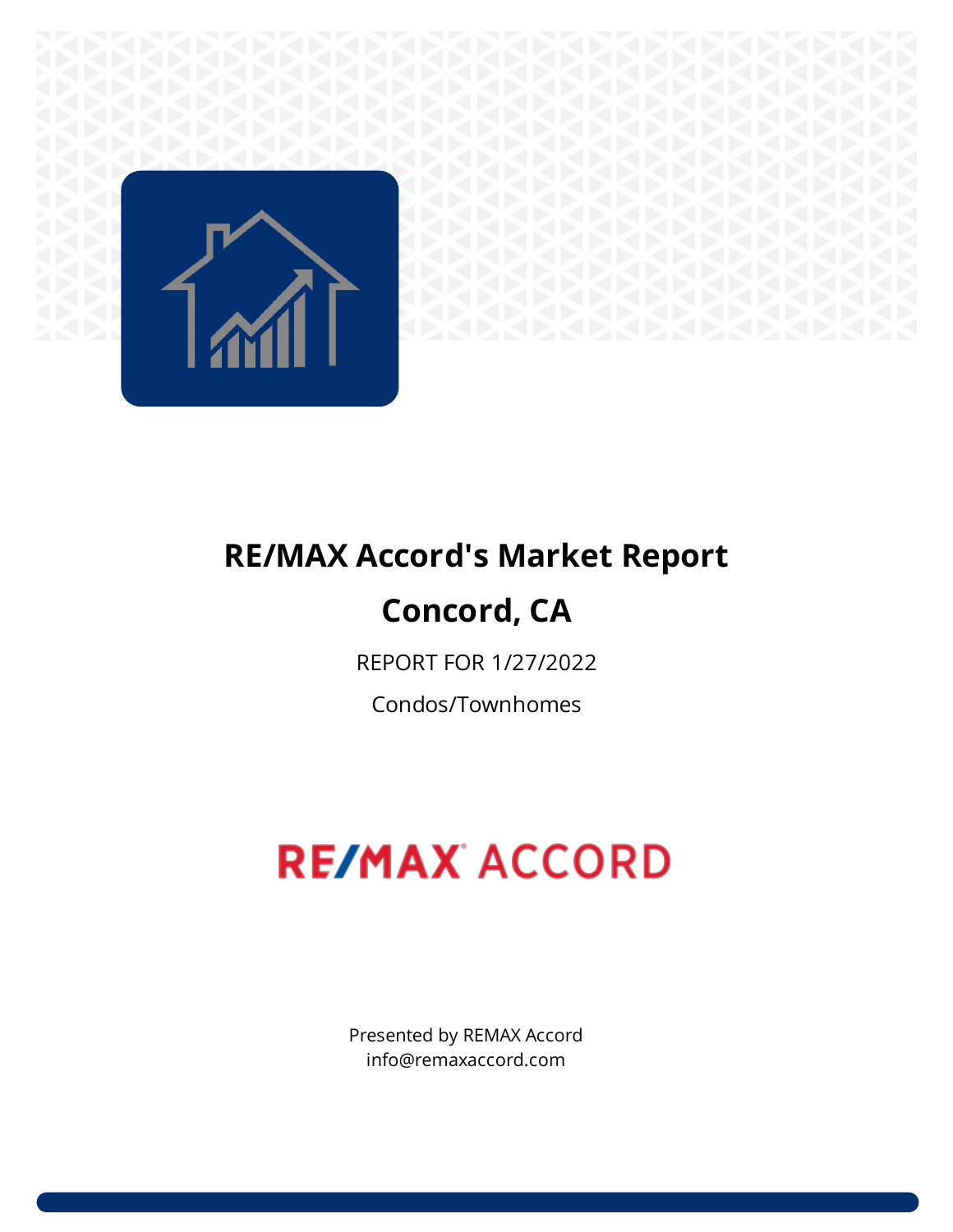Condos/Townhomes **Concord, CA**

This week the median list price for Concord, CA is \$386,500 with the market action index hovering around 83. This is an increase over last month's market action index of 81. Inventory has decreased to 12.

# Market Action Index

This answers "How's the Market?" by comparing rate of sales versus inventory.



**Strong Seller's Market**

While the Market Action Index shows some strengthening in the last few weeks, prices have settled in a bit of a plateau. We are currently in a Seller's market so prices will likely resume their climb should this trend persist.

#### Real-Time Market Profile

| <b>Median List Price</b>        |  | \$386,500      |  |  |  |  |  |
|---------------------------------|--|----------------|--|--|--|--|--|
| Median Price of New<br>Listings |  | \$385,000      |  |  |  |  |  |
| Per Square Foot                 |  | $1$ \$422      |  |  |  |  |  |
| Average Days on<br>Market       |  | -31            |  |  |  |  |  |
| Median Days on<br>Market        |  | 21             |  |  |  |  |  |
| Price Decreased                 |  | 0%             |  |  |  |  |  |
| <b>Price Increased</b>          |  | 8%             |  |  |  |  |  |
| Relisted                        |  | 0%             |  |  |  |  |  |
| Inventory                       |  | 12             |  |  |  |  |  |
| <b>Median Rent</b>              |  | $\sim$ \$1,775 |  |  |  |  |  |
| <b>Market Action</b>            |  | 83             |  |  |  |  |  |
| <b>Strong Seller's Market</b>   |  |                |  |  |  |  |  |

#### Market Segments

Each segment below represents approximately 25% of the market ordered by price.

| <b>Median Price</b> | Sq. Ft. | <b>Lot Size</b>  | <b>Beds</b>           | <b>Bath</b> | Age | <b>New</b> | <b>Absorbed</b> | <b>DOM</b> |
|---------------------|---------|------------------|-----------------------|-------------|-----|------------|-----------------|------------|
| \$440,000           | 1,152   | $0 - 4,500$ sqft | $\mathbf{2}$          |             | 41  | 0          |                 | 35         |
| \$390,000           | 975     | $0 - 4,500$ sqft | $\mathbf{2}^{\prime}$ |             | 51  | 2          |                 | 0          |
| \$372,900           | 756     | $0 - 4,500$ sqft | 2                     |             | 38  | 2          | 3               | 0          |
| \$275,000           | 652     | ۰                |                       |             | 43  |            | 3               | 42         |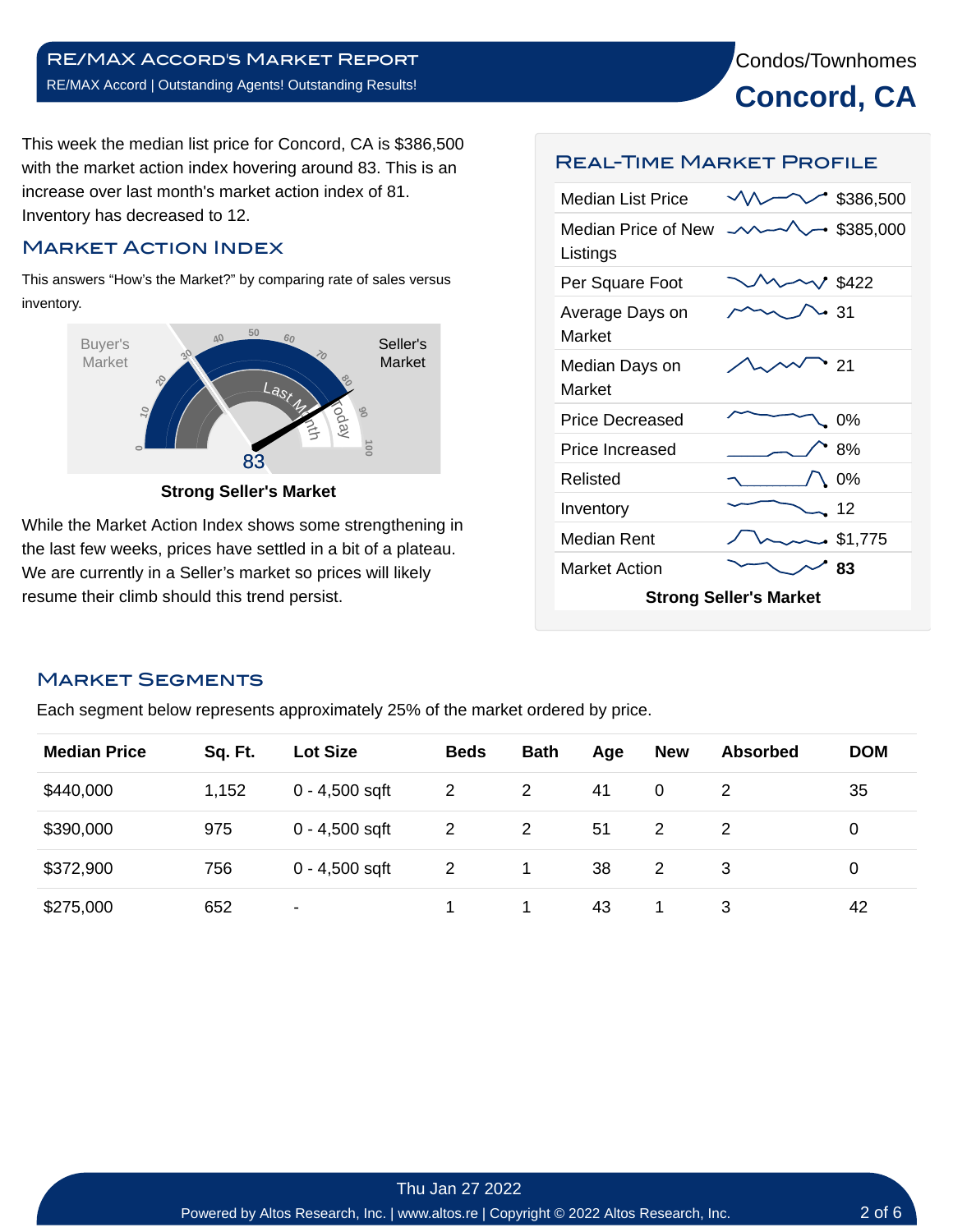Condos/Townhomes

**Concord, CA**

# **MEDIAN LIST PRICE**

The market seems to have paused around this plateau. The Market Action Index is a good leading indicator for the durability of this trend.



# **SEGMENTS**

Prices have generally settled at a plateau, although Quartile 1 has been trending a bit downward in recent weeks. We'll need to see a persistent shift in the Market Action Index before we see prices across the board move from these levels.

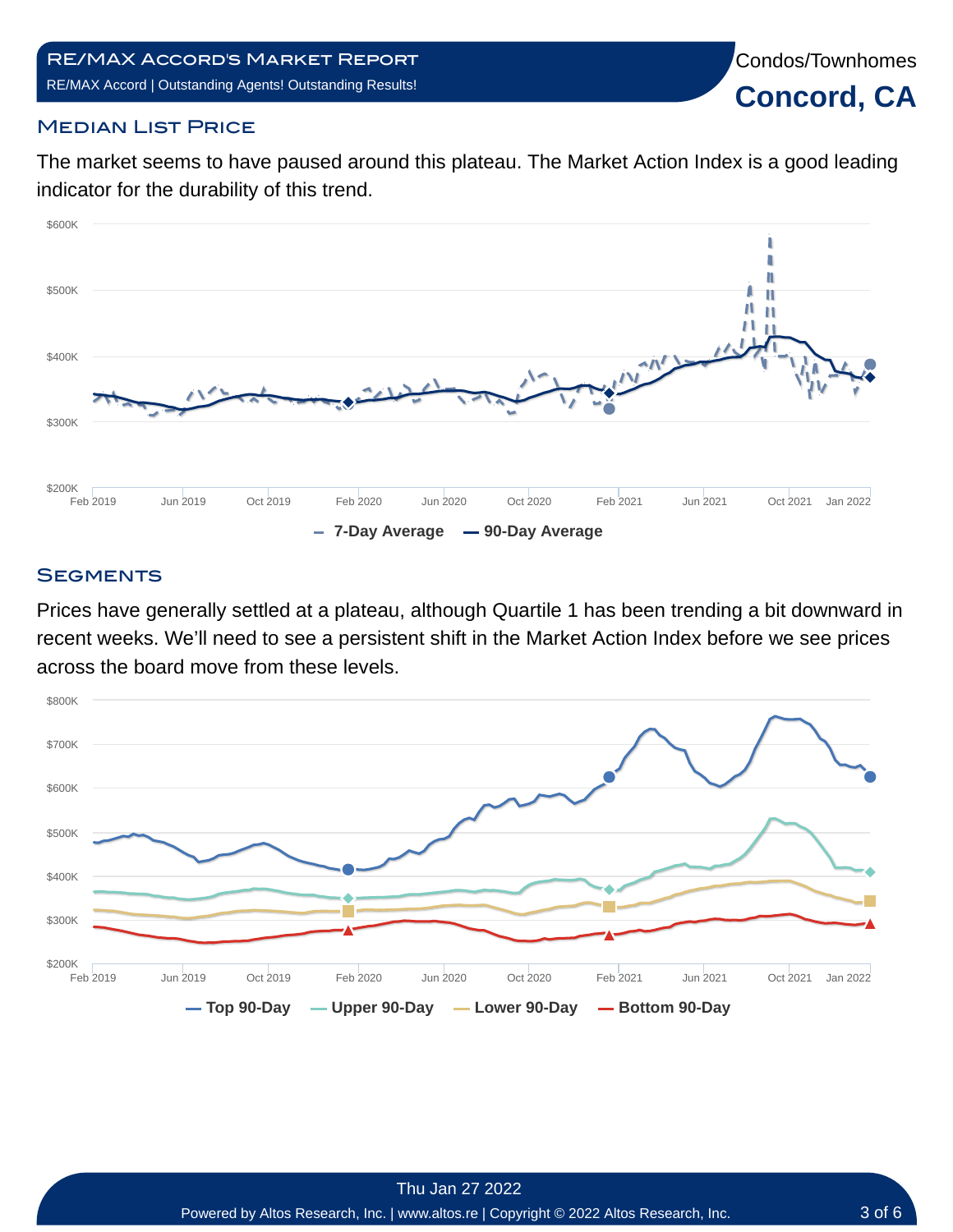# RE/MAX Accord's Market Report RE/MAX Accord | Outstanding Agents! Outstanding Results!

Condos/Townhomes **Concord, CA**

#### **PRICE PER SQUARE FOOT**

The market plateau is seen across the price and value. The price per square foot and median list price have both been reasonably stagnant. Watch the Market Action Index for persistent changes as a leading indicator before the market moves from these levels.



# **INVENTORY**

Inventory has been falling in recent weeks. Note that declining inventory alone does not signal a strengthening market. Look to the Market Action Index and Days on Market trends to gauge whether buyer interest is changing with the available supply.

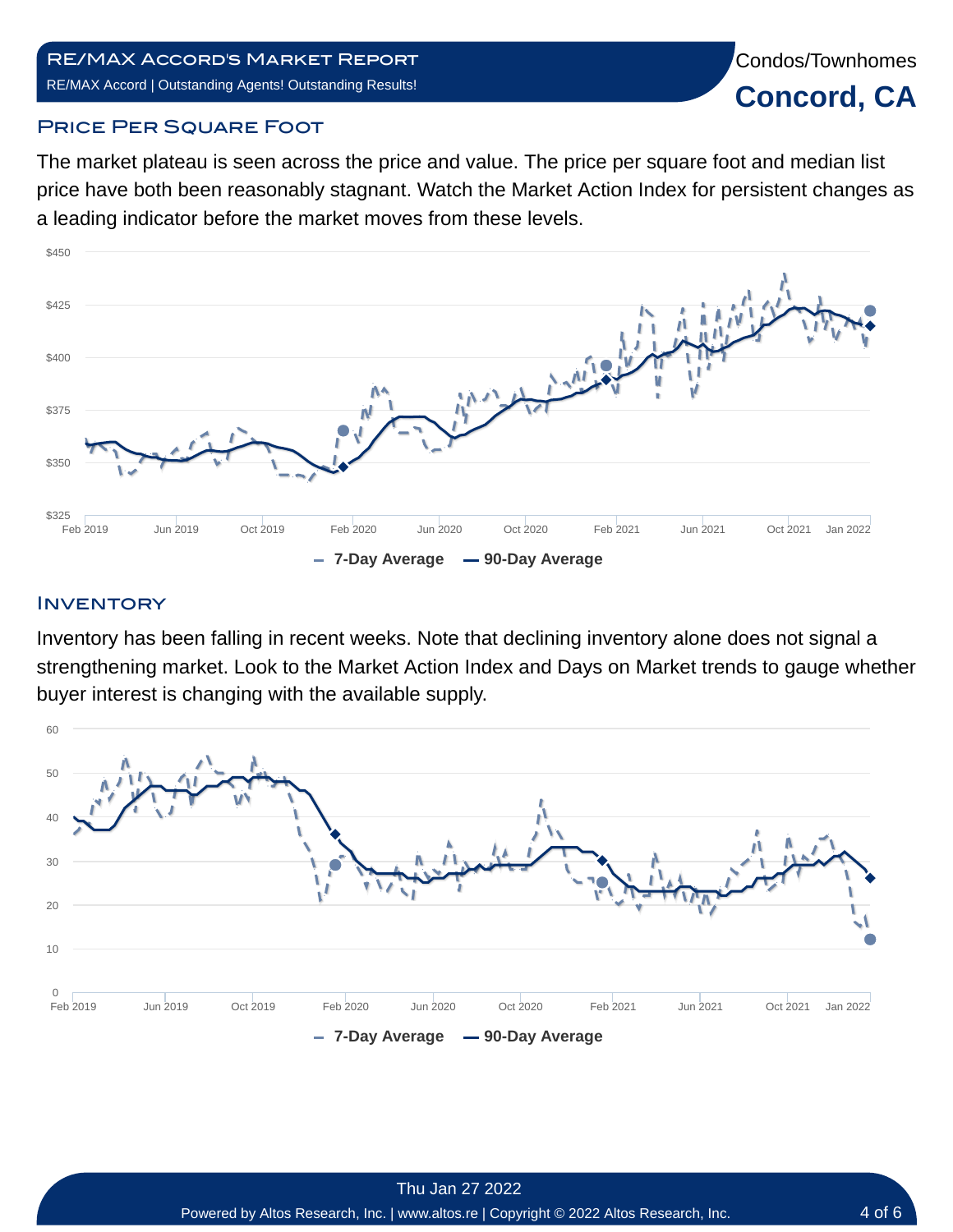#### RE/MAX Accord's Market Report RE/MAX Accord | Outstanding Agents! Outstanding Results!



# Market Action Index

While the Market Action Index shows some strengthening in the last few weeks, prices have settled in a bit of a plateau. We are currently in a Seller's market so prices will likely resume their climb should this trend persist.



# **MARKET ACTION SEGMENTS**

Not surprisingly, all segments in the market are showing high levels of demand. Watch the quartiles for changes before the whole market changes. Often one end of the market (e.g. the high-end) will weaken before the rest of the market and signal a slowdown for the whole group.